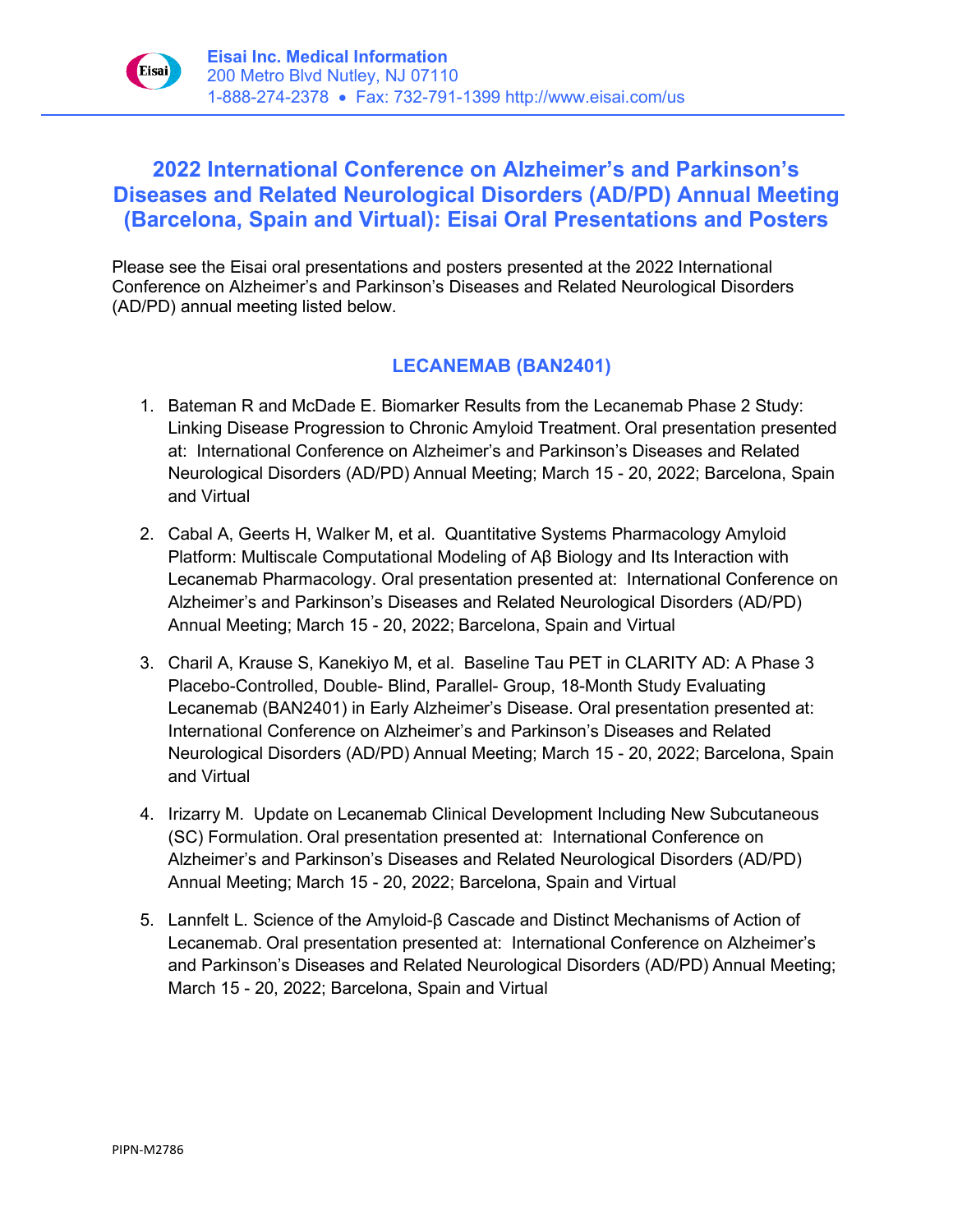6. Sabbagh MN. Key Trial Design Aspects and Clinical Outcomes of the Lecanemab Phase 2 Trial and Open-Label Extension in Early Alzheimer's Disease. Oral presentation presented at: International Conference on Alzheimer's and Parkinson's Diseases and Related Neurological Disorders (AD/PD) Annual Meeting; March 15 - 20, 2022; Barcelona, Spain and Virtual

#### **General AD**

- 1. Wang Y, Li M, Berlowitz D, et al. Clinical Transition to Alzheimer's Disease and Predictors in Individuals with Mild Cognitive Impairment. Poster presented at: International Conference on Alzheimer's and Parkinson's Diseases and Related Neurological Disorders (AD/PD) Annual Meeting; March 15 - 20, 2022; Barcelona, Spain and Virtual
- 2. Yamashita K, Miura M, Watanabe S, et al. Fully Automated Plasma β-Amyloid Immunoassays Predict Amyloid Pathology Defined by Amyloid PET. Oral presentation presented at: International Conference on Alzheimer's and Parkinson's Diseases and Related Neurological Disorders (AD/PD) Annual Meeting; March 15 - 20, 2022; Barcelona, Spain and Virtual

#### **Elenbecestat**

1. Bullich S, Mueller A, De Santi S, et al. Evaluation of Tau Deposition in Amyloid-Positive MCI and Mild-AD Dementia Subjects from the Mission AD Program Using 18F-PI-2620. Poster presented at: International Conference on Alzheimer's and Parkinson's Diseases and Related Neurological Disorders (AD/PD) Annual Meeting; March 15 - 20, 2022; Barcelona, Spain and Virtual

## **E2511**

1. Tomioka T, Moriyama Y, Hiramatsu N, et al. E2511, A Novel Small Compound TRKA Biased Positive Allosteric Modulator, Reinnervates Cholinergic Neuron Via Enhancement of Specific Trophic Signaling of TRKA IN Non-Clinical Studies. Poster presented at: International Conference on Alzheimer's and Parkinson's Diseases and Related Neurological Disorders (AD/PD) Annual Meeting; March 15 - 20, 2022; Barcelona, Spain and Virtual